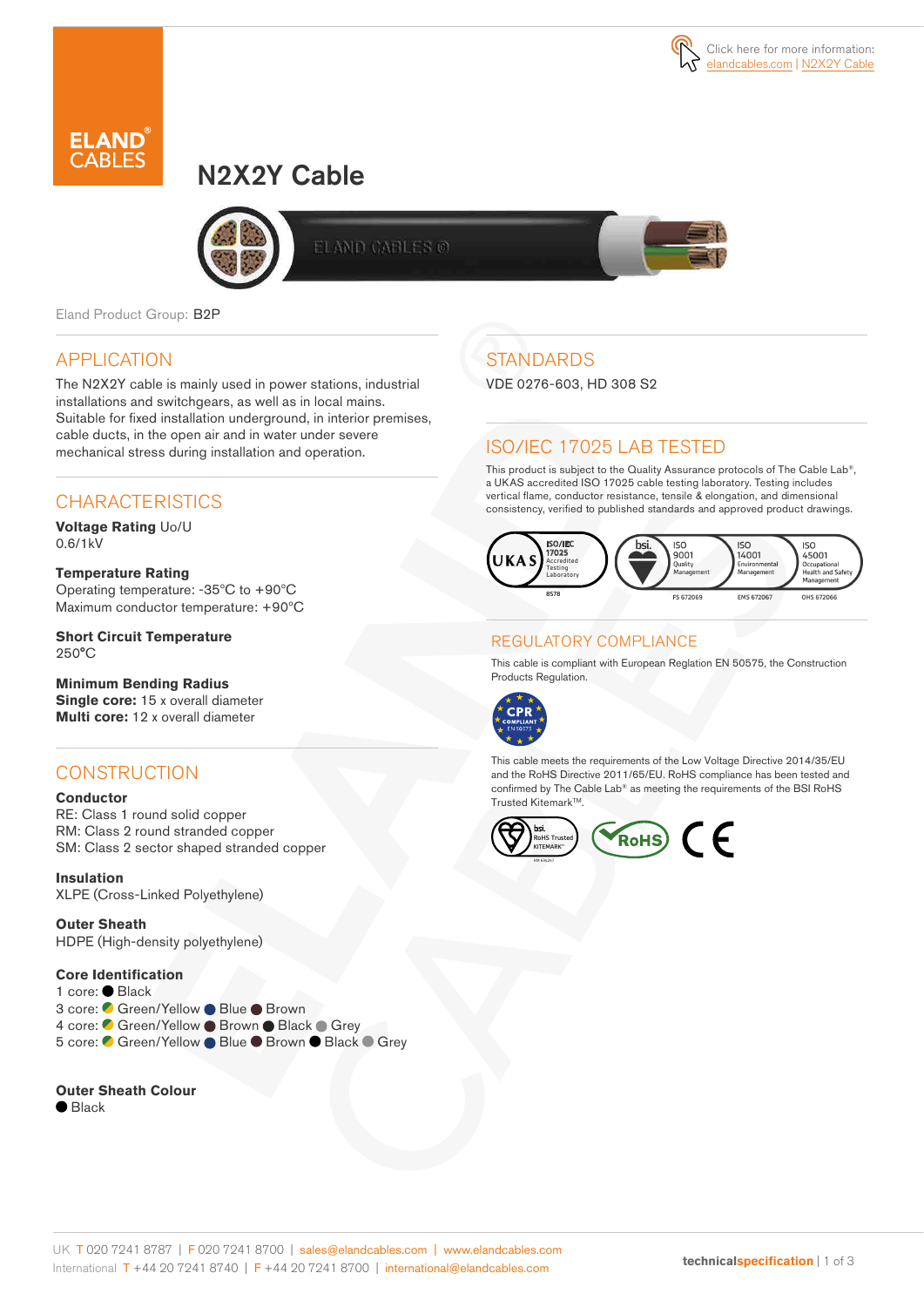

### DIMENSIONS

| ELAND PART NO. | NO. OF<br>CORES | NOMINAL CROSS<br>SECTIONAL AREA<br>mm <sup>2</sup> | <b>CONDUCTOR TYPE</b> | NOMINAL OVERALL<br><b>DIAMETER</b><br>mm | <b>NOMINAL</b><br><b>WEIGHT</b><br>kg/km |
|----------------|-----------------|----------------------------------------------------|-----------------------|------------------------------------------|------------------------------------------|
| B2P01010RE     | $\mathbf{1}$    | 10                                                 | <b>RE</b>             | 9                                        | 141                                      |
| B2P01016RE     | $\mathbf{1}$    | 16                                                 | <b>RE</b>             | 12                                       | 301                                      |
| B2P01025RM     | $\mathbf{1}$    | 25                                                 | <b>RM</b>             | 12                                       | 301                                      |
| B2P01035RM     | 1               | 35                                                 | <b>RM</b>             | 13                                       | 397                                      |
| B2P01050RM     | $\mathbf{1}$    | 50                                                 | <b>RM</b>             | 14                                       | 520                                      |
| B2P01070RM     | 1               | 70                                                 | <b>RM</b>             | 16                                       | 725                                      |
| B2P01095RM     | $\mathbf{1}$    | 95                                                 | <b>RM</b>             | 18                                       | 972                                      |
| B2P01120RM     | 1               | 120                                                | <b>RM</b>             | 20                                       | 1207                                     |
| B2P01150RM     | $\mathbf{1}$    | 150                                                | <b>RM</b>             | 22                                       | 1488                                     |
| B2P01185RM     | 1               | 185                                                | <b>RM</b>             | 25                                       | 1930                                     |
| B2P01240RM     | $\mathbf{1}$    | 240                                                | <b>RM</b>             | 26                                       | 2388                                     |
| B2P01300RM     | 1               | 300                                                | <b>RM</b>             | 29                                       | 2964                                     |
| B2P01400RM     | $\mathbf{1}$    | 400                                                | <b>RM</b>             | 32                                       | 3772                                     |
| B2P03010RE     | 3               | 10                                                 | <b>RE</b>             | 17                                       | 529                                      |
| B2P03016RE     | 3               | 16                                                 | <b>RE</b>             | 19                                       | 741                                      |
| B2P03025RM     | 3               | 25                                                 | <b>RM</b>             | 23                                       | 1122                                     |
| B2P03035RM     | 3               | 35                                                 | <b>RM</b>             | 26                                       | 1473                                     |
| B2P03050SM     | 3               | 50                                                 | <b>SM</b>             | 26                                       | 1729                                     |
| B2P03070SM     | 3               | 70                                                 | <b>SM</b>             | 30                                       | 2414                                     |
| B2P03095SM     | 3               | 95                                                 | <b>SM</b>             | 33                                       | 3210                                     |
| B2P03120SM     | 3               | 120                                                | SM                    | 37                                       | 3962                                     |
| B2P03150SM     | 3               | 150                                                | <b>SM</b>             | 41                                       | 4906                                     |
| B2P03185SM     | 3               | 185                                                | <b>SM</b>             | 45                                       | 6047                                     |
| B2P03240SM     | 3               | 240                                                | <b>SM</b>             | 51                                       | 7833                                     |
| B2P04010RE     | $\overline{4}$  | 10                                                 | <b>RE</b>             | 18                                       | 642                                      |
| B2P04016RE     | $\overline{4}$  | 16                                                 | RE                    | 21                                       | 910                                      |
| B2P04025RM     | $\overline{4}$  | 25                                                 | <b>RM</b>             | 25                                       | 1391                                     |
| B2P04035RM     | 4               | 35                                                 | <b>RM</b>             | 28                                       | 1834                                     |
| B2P04050SM     | 4               | 50                                                 | SM                    | 29                                       | 2255                                     |
| B2P04070SM     | 4               | 70                                                 | <b>SM</b>             | 33                                       | 3158                                     |
| B2P04095SM     | 4               | 95                                                 | <b>SM</b>             | 37                                       | 4200                                     |
| B2P04120SM     | 4               | 120                                                | SM                    | 41                                       | 5259                                     |
| B2P04150SM     | $\overline{4}$  | 150                                                | SM                    | 46                                       | 6439                                     |
| B2P04185SM     | 4               | 185                                                | SM                    | 51                                       | 7967                                     |
| B2P04240SM     | 4               | 240                                                | SM                    | 57                                       | 10324                                    |
| B2P05010RE     | 5               | 10                                                 | $\mathsf{RE}$         | 20                                       | 767                                      |
| B2P05016RE     | 5               | 16                                                 | <b>RE</b>             | 22                                       | 1100                                     |
| B2P05025RM     | 5               | 25                                                 | <b>RM</b>             | 27                                       | 1676                                     |
| B2P05035RM     | 5               | 35                                                 | $\mathsf{RM}$         | 31                                       | 2266                                     |
| B2P05050SM     | 5               | 50                                                 | <b>SM</b>             | 33                                       | 2877                                     |
|                |                 |                                                    |                       |                                          |                                          |